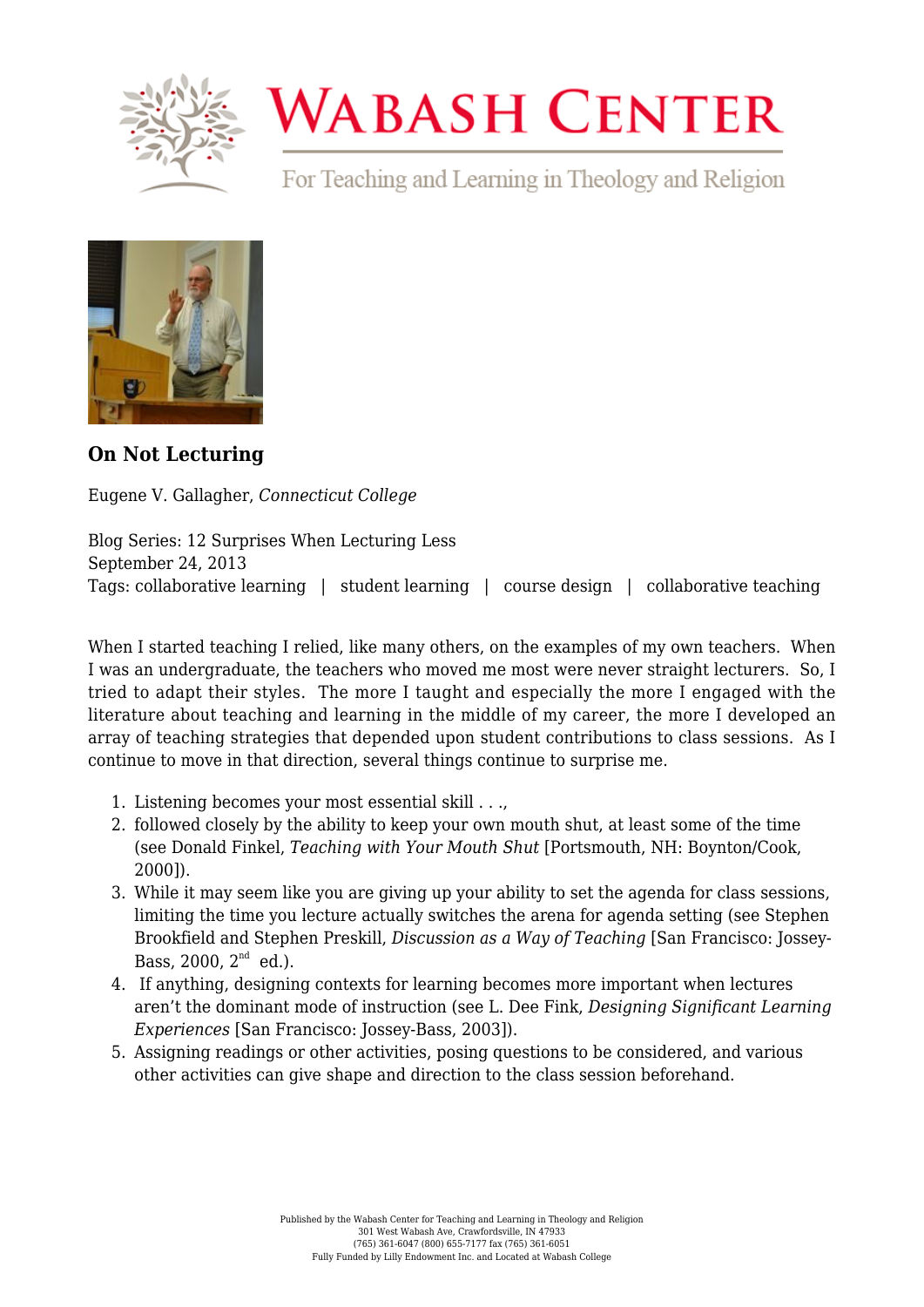- 6. When student contributions make up the bulk of a class session, making connections becomes one of your most important contributions.
- 7. Ordering, juxtaposing, and otherwise relating student comments to each other is like making art, or at least sense, with found objects. It demands both discipline and creativity—and it can be fun.
- 8. Mini lectures can still be an important part of a class session. They can summarize, make transitions, introduce new, related topics, and provide necessary background.
- 9. "Coverage" begins to appear in a new light—where the mastery of facts takes a back seat to the demonstration of understanding through making statements, asking questions, venturing comparisons and other processes.
- 10. Forms of evaluation or assessment need to be aligned with what actually goes on in the classroom. The work done in class sessions needs to be connected to the work done on higher stakes assignments.
- 11. You never quite know what will happen . . .
- 12. and that gives everyone an incentive to come to class, ready to work.

["Watch Gene's decidedly untechnological TEDx talk on Millennialism"](http://www.youtube.com/watch?v=6iVAX3462AI]) 

*Editor's Note: Join us every Tuesday and Friday over the next two months as we explore more ways that we can achieve our teaching goals more effectively when lecturing less.*